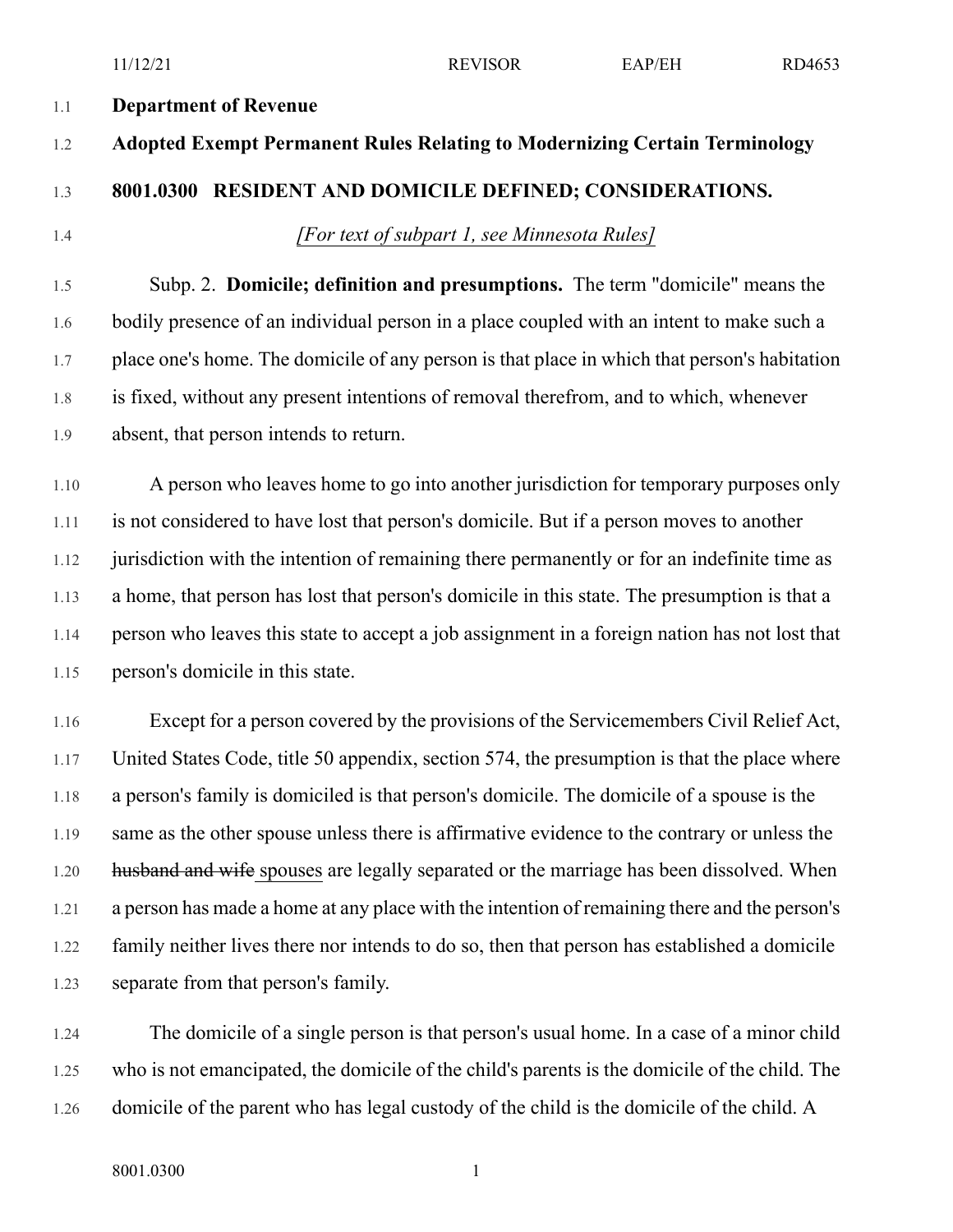2.1 person who is a permanent resident alien in the United States may have a domicile in this 2.2 state. The domicile of a member of the armed forces will be governed by the facts just prior 2.3 to becoming a member of the armed forces unless the person takes the necessary steps to 2.4 establish a new domicile.

2.5 The mere intention to acquire a new domicile, without the fact of physical removal, 2.6 does not change the status of the taxpayer, nor does the fact of physical removal, without 2.7 the intention to remain, change the person's status. The presumption is that one's domicile 2.8 is the place where one lives. An individual can have only one domicile at any particular 2.9 time. A domicile once shown to exist is presumed to continue until the contrary is shown. 2.10 An absence of intention to abandon a domicile is equivalent to an intention to retain the 2.11 existing one. No positive rule can be adopted with respect to the evidence necessary to prove 2.12 an intention to change a domicile but such intention may be proved by acts and declarations, 2.13 and of the two forms of evidence, acts must be given more weight than declarations. A 2.14 person who is temporarily employed within this state does not acquire a domicile in this 2.15 state if during that period the person is domiciled outside of this state.

2.16 *[For text of subparts 3 to 10, see Minnesota Rules]*

#### 2.17 **8038.0100 INCOME TAX RETURNS FOR HUSBAND AND WIFE SPOUSES.**

- 2.18 Subpart 1. [Repealed, 27 SR 1664]
- 2.19 Subp. 2. [Repealed, 27 SR 1664]
- 2.20 Subp. 3. [Repealed, 27 SR 1664]

2.21 Subp. 4. **Community property.** If both husband and wife spouses are residents of a 2.22 community property state or nation, it is permissible for them to split their income and losses 2.23 based on the law of their residence. Otherwise, it is not permissible for a husband and wife 2.24 spouses to split their income and losses or to assign it to the other spouse unless it is required 2.25 under the provisions of the Internal Revenue Code.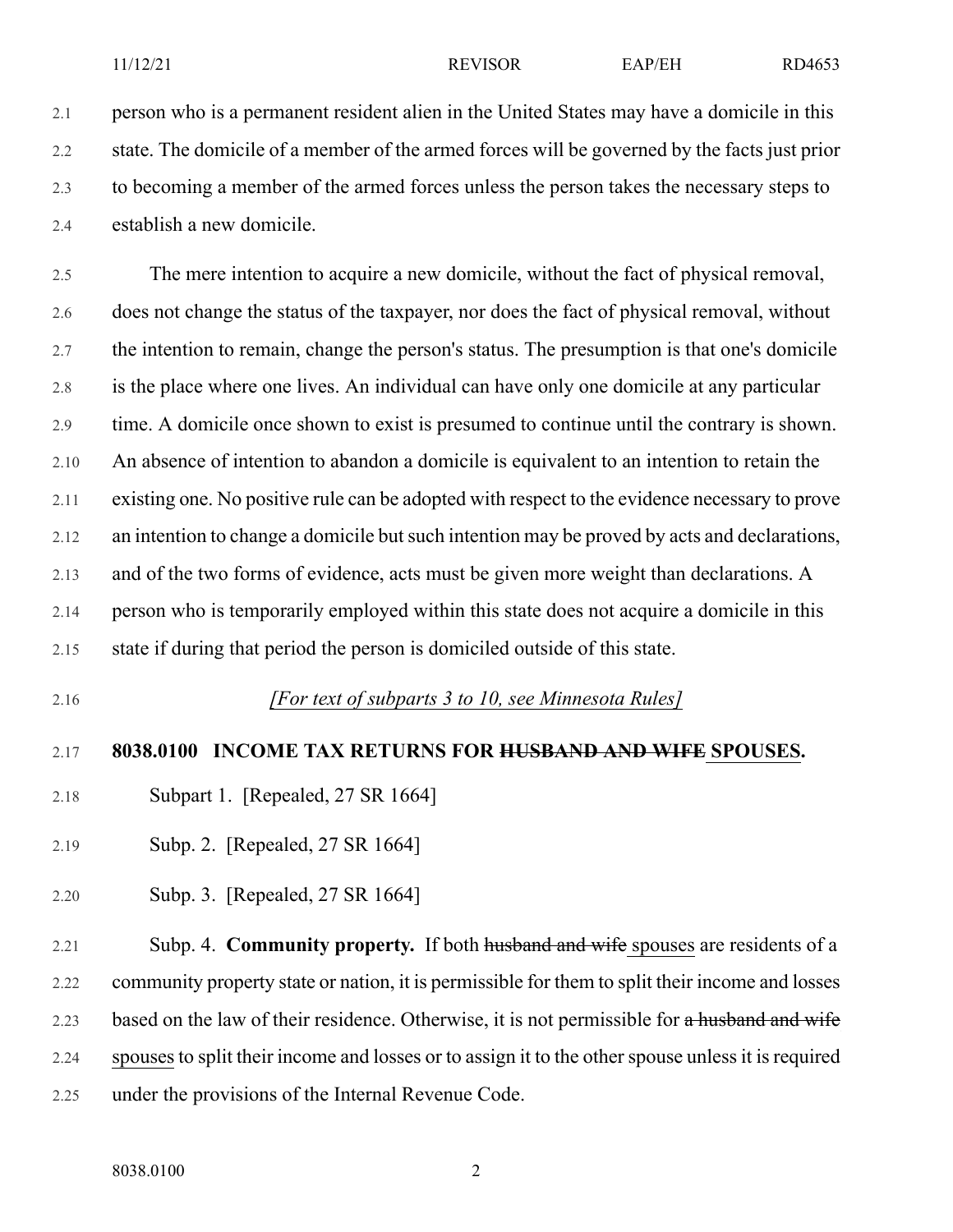11/12/21 REVISOR EAP/EH RD4653

| 3.1                 | Subp. 5. [Repealed, 27 SR 1664]                                                                                                                                       |
|---------------------|-----------------------------------------------------------------------------------------------------------------------------------------------------------------------|
| 3.2                 | Subp. 6. Amended returns, refunds when no longer married. Where a husband                                                                                             |
| 3.3                 | and wife spouses filed a joint return and subsequently are no longer married, an amended                                                                              |
| 3.4                 | return or claim for refund filed by one of the former spouses shall be allowed if the item is                                                                         |
| 3.5                 | attributable to that spouse to the extent of that spouse's tax liability. Where a joint return                                                                        |
| 3.6                 | was filed, the spouse's tax liability shall be determined according to the following formula:                                                                         |
| 3.7<br>3.8          | Spouse's recomputed separate tax<br>liability                                                                                                                         |
| 3.9<br>3.10<br>3.11 | Recomputed joint tax<br>$=$ Spouse's share of<br>$X_{\mathcal{E}}$<br>Both spouse's recomputed separate<br>liability<br>joint tax liability<br>liability<br>$t$ a $x$ |
| 3.12                | The spouse's share of the joint liability is then subtracted from the spouse's contributions                                                                          |
| 3.13                | through withholding or estimated tax or other credits which were used to pay that joint                                                                               |
| 3.14                | liability. The amount of the refund to be made to the spouse cannot exceed the amount of                                                                              |

3.15 the joint overpayment shown on the amended return or claim for refund.

3.16 Joint estimated tax payments shall be divided according to the provisions of part 3.17 8093.0200. Where credits are not paid out of joint funds, the creditshall belong to the spouse 3.18 who made the payment on which the credit is based. Where credits are attributable to, earned 3.19 by, or paid to both spouses jointly, or paid from joint funds of both spouses, they shall be 3.20 divided equally between the spouses.

3.21 When an amended joint return or a claim for refund is filed under this part, no refund 3.22 will be given to a spouse unless an amended return or claim for refund is filed by that spouse. 3.23 No additional tax liability may be created and assessed against a spouse unless an amended 3.24 return is filed by that spouse or an order of assessment is issued by the department.

3.25 Subp. 7. [Repealed, 27 SR 1664]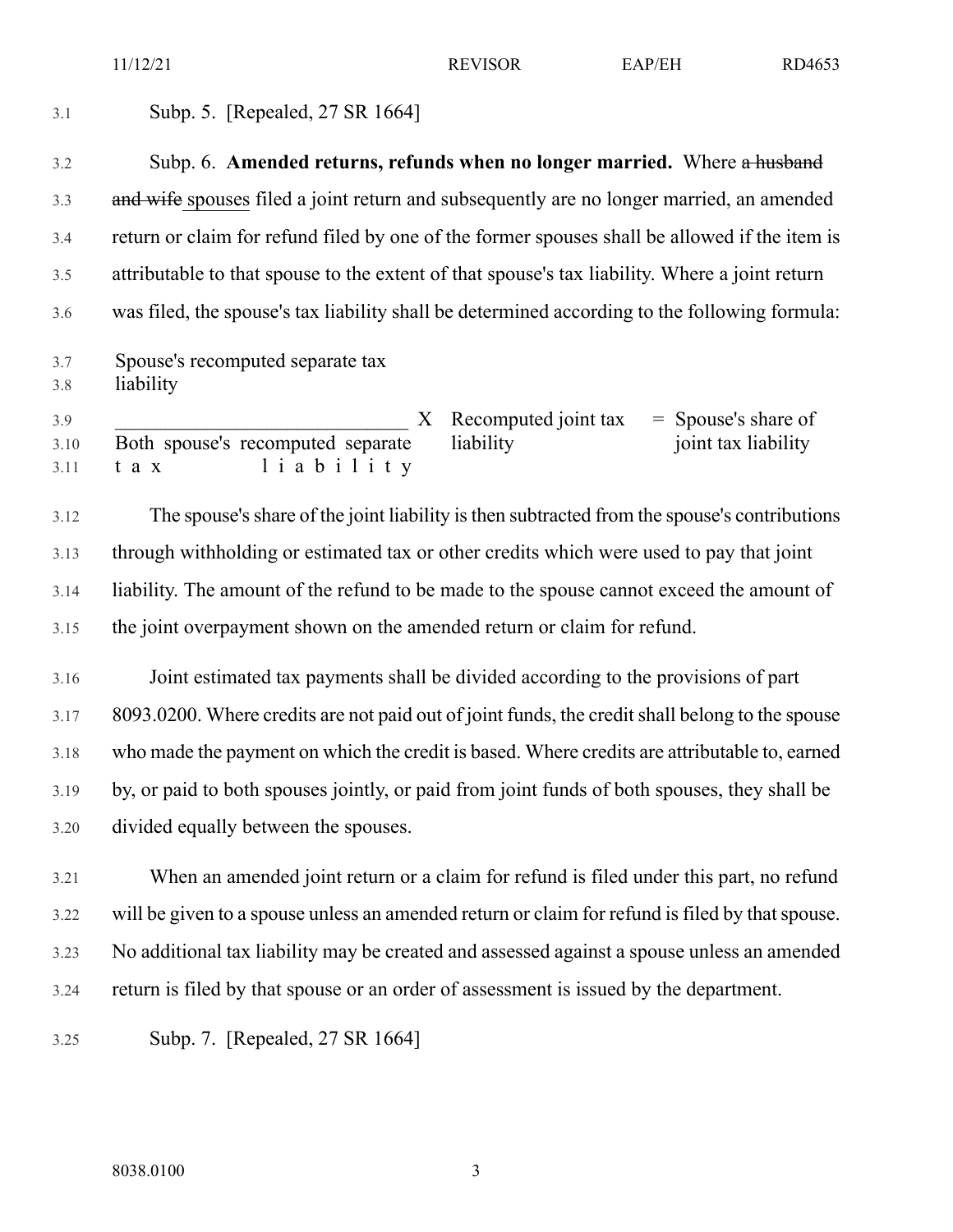#### 4.1 Subp. 8. **Signing of returns.**

4.2 A. A joint return must be signed by both the husband and wife spouses unless the 4.3 return is made by an agent of both the husband and wife spouses, or one spouse signs as 4.4 the agent of the other. Any spouse who makes a joint return through an agent assumes the 4.5 responsibility for making the return and incurs liability for the penalty provided for erroneous, 4.6 false, or fraudulent returns. One spouse cannot sign as the agent of the other unless the 4.7 return is accompanied by a power of attorney authorizing such action by the spouse not 4.8 signing the return. Other agents must also submit their power of attorney with the return.

4.9 *[For text of item B, see Minnesota Rules]*

- 4.10 Subp. 9. [Repealed, 27 SR 1664]
- 4.11 Subp. 10. [Repealed, 27 SR 1664]

#### 4.12 **8093.0200 ESTIMATED TAX PAYMENTS OF HUSBAND AND WIFE SPOUSES.**

4.13 Subpart 1. **In general.** A husband and wife Either spouse may make separate estimated 4.14 tax payments. Making separate payments does not preclude the husband and wife spouses 4.15 from making a joint tax return for the year.

4.16 Subp. 1a. **When husband and wife not living together.** A husband and wife Spouses 4.17 may make joint estimated tax payments. Joint estimated tax payments may be made even 4.18 though they are not living together. However, joint estimated tax payments may not be made 4.19 if they are separated under a decree of divorce or separate maintenance or if they have 4.20 different tax years.

#### 4.21 *[For text of subpart 1b, see Minnesota Rules]*

4.22 Subp. 2. **Application to separate returns.** The fact that joint estimated tax payments 4.23 are made does not preclude a husband and wife either spouse from filing separate returns. 4.24 If joint estimated payments are made but the husband and wife spouses file separate returns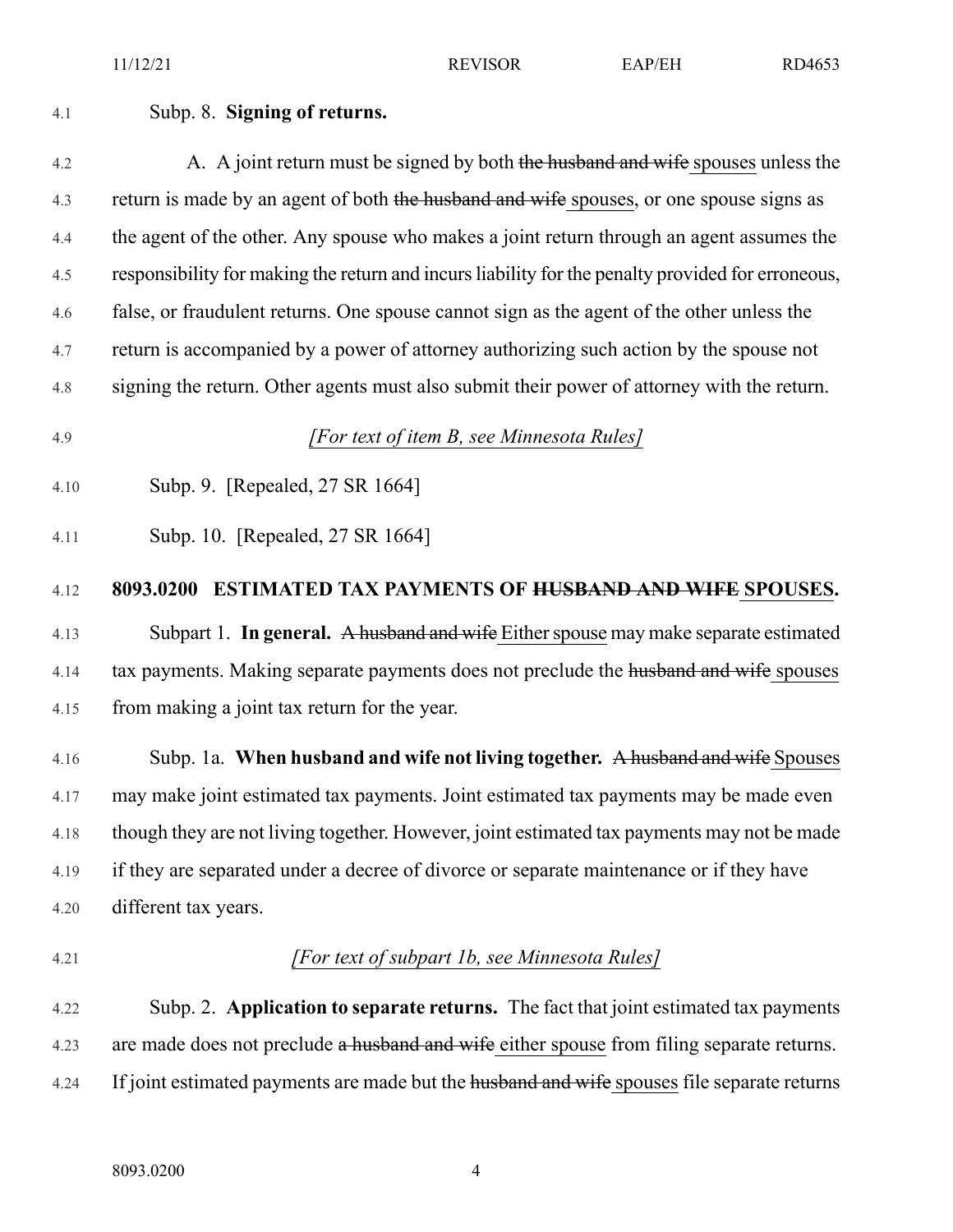5.1 for that tax year, the joint estimated payments may be treated as payments of either spouse 5.2 for the taxable year or may be divided between them in such manner as they may agree. In 5.3 the event the husband and wife spouses fail to agree to a division, the payments must be 5.4 allocated in accordance with the following rule: the joint estimated payments are allocated 5.5 to a spouse in the same ratio that the amount of tax shown on the separate return of the 5.6 spouse bears to the sum of the taxes shown on the separate returns of the spouses.

5.7 *[For text of subparts 3 and 4, see Minnesota Rules]*

### 5.8 **8130.6400 DISABLED VETERANS WITH A DISABILITY; PURCHASES OF** 5.9 **AUTOMOBILES AND OTHER CONVEYANCES.**

5.10 Subpart 1. **General rule.** Minnesota Statutes,section 297A.67,subdivision 11, provides 5.11 exemption for the gross receipts from the sale of an automobile or other conveyance to a 5.12 disabled veteran with a disability if the purchaser is assisted by a grant from the United 5.13 States in accordance with United States Code, title 38, section 3902, as amended.

5.14 This exemption is effective for the purchase of vehicles and the purchase of any 5.15 qualifying adaptive equipment purchased with federal assistance. The exemption shall be 5.16 applicable for a vehicle as well as adaptive equipment even though the grant was limited 5.17 to assistance in purchasing only adaptive equipment for such vehicle.

#### 5.18 *[For text of subpart 2, see Minnesota Rules]*

5.19 Subp. 3. **Sales tax on motor vehicles.** To be exempt from the sales tax on motor 5.20 vehicles under Minnesota Statutes, chapter 297B, a disabled veteran with a disability 5.21 purchasing a motor vehicle with adaptive equipment with funds provided by the Veterans 5.22 Administration under United States Code, title 38, section 3902, should attach to the motor 5.23 vehicle purchaser's certificate upon registration either a copy of VA form 21-4502 or VA 5.24 form 10-1394 with allsections of the form completed. The procedure for obtaining exemption 5.25 for other conveyances that are not subject to the sales tax on motor vehicles and for adaptive 5.26 equipment remains the same as in subpart 2.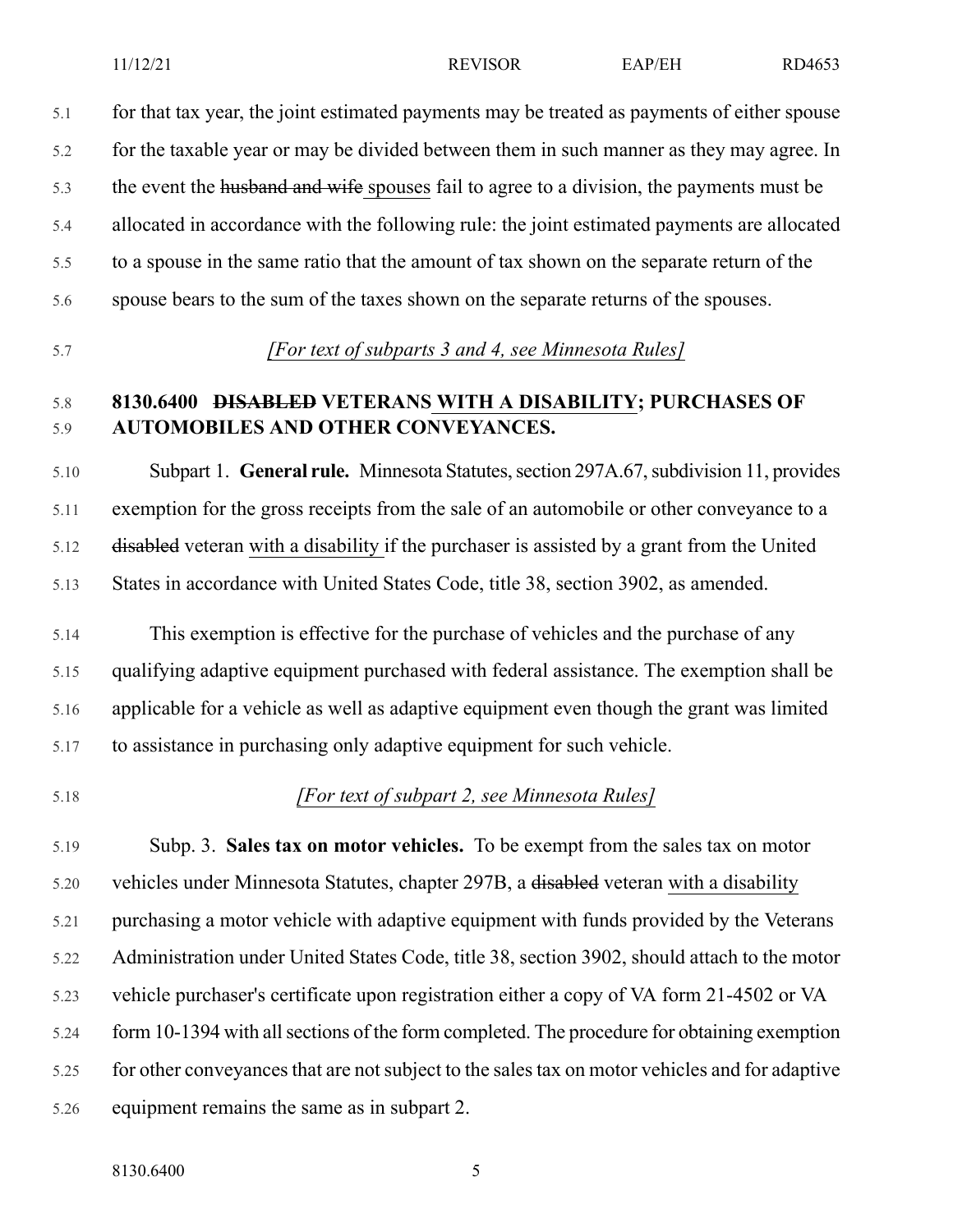## 6.1 **8130.6600 DISABLED VETERANS WITH A DISABILITY; PURCHASE OF** 6.2 **BUILDING MATERIALS.**

6.3 Subpart 1. [Repealed, 31 SR 449]

#### 6.4 *[For text of subpart 2, see Minnesota Rules]*

- 6.5 **8130.8100 CLAIM FOR REFUND.**
- 

### 6.6 *[For text of subpart 1, see Minnesota Rules]*

6.7 Subp. 2. **Requirements for refund claim.** Conditions to be met before the 6.8 commissioner will entertain a claim for refund:

6.9 A. The person filing a claim for refund must have paid the tax and filed the sales 6.10 and use tax return upon which the claim is based directly to the commissioner (or the tax 6.11 was collected from such person other than by means of court action in district court, either 6.12 at law or in equity by the commissioner), except the following:

## 6.13 *[For text of subitem (1), see Minnesota Rules]*

6.14 (2) A disabled veteran with a disability who purchases building materials or 6.15 on whose behalf a contractor, subcontractor, or builder purchases building materials for use 6.16 in the construction or remodeling of the veteran's residence, when the construction or 6.17 remodeling is financed in whole or in part by the United States in accordance with United 6.18 States Code, title 38, sections 801 to 805, as amended, may claim a refund directly from 6.19 the commissioner. A veterans's claim for refund form is available upon request from the 6.20 Department of Revenue for use by disabled veterans with a disability in making claims. See 6.21 part 8130.6400, and Minnesota Statutes, section 297A.25, subdivision 20.

- 6.22 *[For text of subitems (3) to (5), see Minnesota Rules]* 6.23 *[For text of items B and C, see Minnesota Rules]*
- 6.24 *[For text of subparts 3 to 5, see Minnesota Rules]*